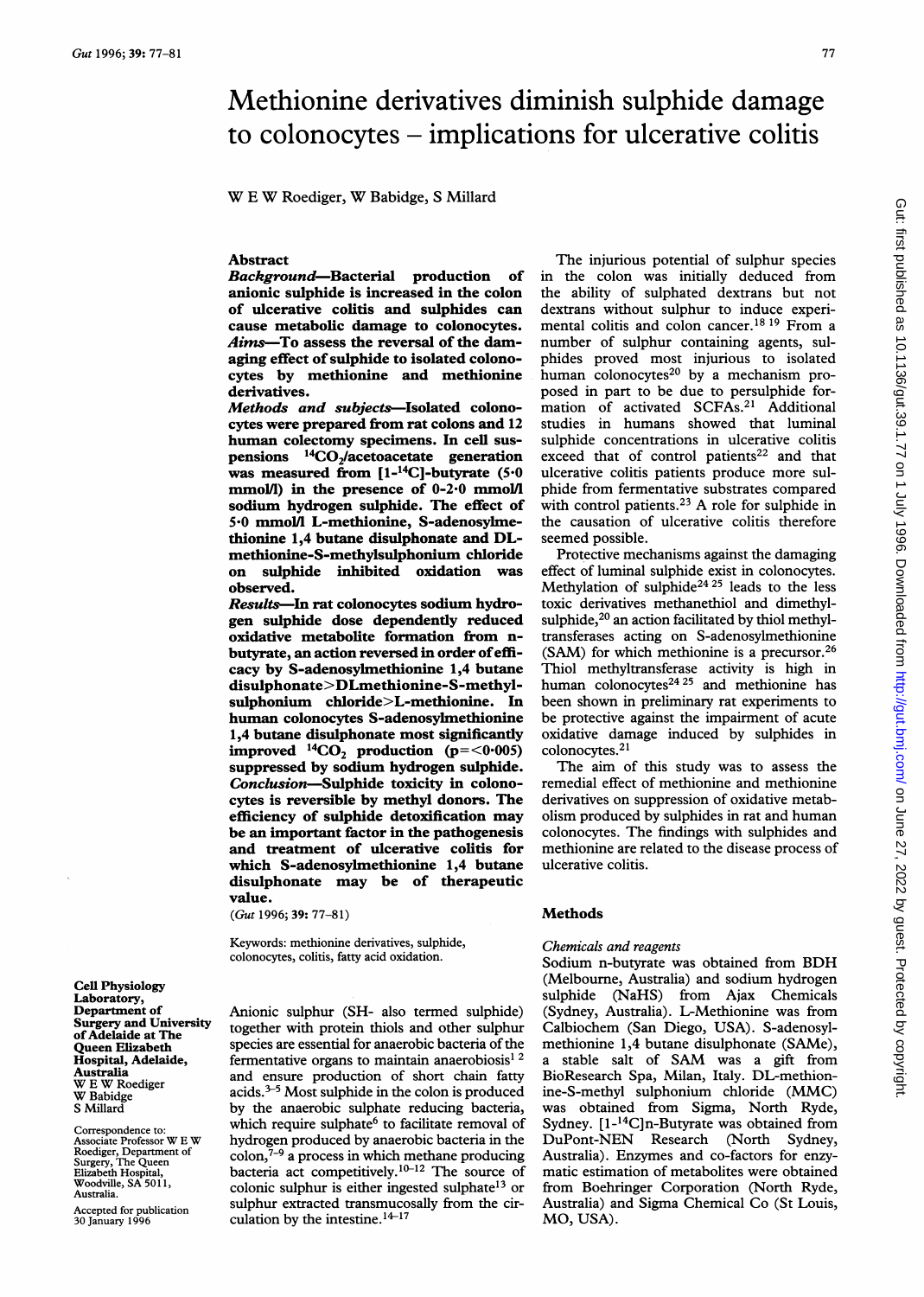## Tissue collection

Sprague Dawley rats were kept on a balanced diet and timed diurnal cycle in the Animal Houses of the University of Adelaide. Animals of the male sex between 200 and 250 g were used in the fed state and cells prepared from the entire colon constituting proximal and distal segments. Animals were killed by stunning/cervical fracture and the isolated colon flushed clear of luminal contents with 140 mmol/l NaCl. Isolated colonocytes were prepared as outlined previously.27 28

For human colonocytes segments of colon were obtained and prepared in an identical manner to that previously described.20 Mucosa was obtained either from the ascending colon (proximal colon) or mid-descending colon to mid-rectum (distal colon) from 12 patients. Approval for experimentation was given by the ethics committees of The Queen Elizabeth Hospital and the University of Adelaide.

## Substrates and incubation of isolated colonocytes Experiments were conducted with isolated colonocytes freshly harvested and incubated within 30 minutes of collection.

Isolated cells were prepared and assessed as previously described $^{20}$  with the exception that dithiothreitol was omitted. Colonocytes maintained a linear rate of substrate oxidation for 60 minutes and no change in metabolic generation was seen with the addition of antibiotics. L-Methionine, SAM, MMC, and NaHS were freshly prepared in distilled water before incubation.

Cells suspensions, <sup>1</sup> ml representing 5-14 m dry weight of epithelial cells, were incubated for 40 minutes in conical flasks equipped with a glass centre well and stoppered with Suba-seals (William Freeman, UK). The gas phase was  $O_2$ and  $CO<sub>2</sub>$  (19:1, vol/vol). Incubations were performed at 37°C in <sup>1</sup> ml of physiological saline containing 2-5% (wt/vol) bovine serum albumin and n-butyrate concentration of 5 mmol/l in all experiments. The specific activity of [1- 14C] n-butyrate was 1900 counts per minute  $(cpm)/\mu$ mol. Incubation of NaHS at concentrations of 0.5 to 2-0 mmol/1 was performed simultaneously with radioactively labelled substrate. The incubation was stopped by adding 0.5 ml of 10% perchloric acid, and the protein precipitate was centrifuged after cooling with ice. The supernatant was neutralised to pH 7.4 with 20% potassium hydroxide.

#### Metabolic and radiochemical analysis of colonocytes

Acetoacetate concentrations were measured enzymatically according to Bergmeyer<sup>29</sup> from neutralised extracts of cells. Standards were included in each assay to ensure control between assays. The effect of NaHS on metabolite analysis was checked. No adverse or synergistic reactions were detected.  ${}^{14}CO_2$ was trapped in  $0.5$  ml of 2 M NaOH injected into the centre well immediately after cell proteins were precipitated with perchloric acid. Flasks were gently shaken on ice for  $1\frac{1}{2}$  hours, and  $0.1$  ml of the solution was added to 5 ml of scintillant as previously described.<sup>20</sup> Samples were counted in a Beckman scintillation counter (Beckman Instruments, Irvine, CA), and counts were corrected for non-specific activity or volatility of the fatty acid n-butyrate.

#### Expression of results and statistics

Formation of metabolites by colonocytes was expressed per gram dry weight rather than unit protein, DNA or number of cells because production of hydrated mucus is variable and leads to clumping of cells. Dry weight of cells was obtained by drying <sup>1</sup> ml of suspension to constancy at 100°C and corrected for the dry weight of albumin contained in the medium.  ${}^{14}CO_2$  generation from fatty acid was calculated from the specific activities and trapped  $14CO<sub>2</sub>$  in sodium hydroxide.

Observations were obtained from the same tissue on which parallel experiments were performed and these were subjected to Student's paired <sup>t</sup> test, the 0.05 probability level was taken to mean a significant difference in observations.

### Results

Sodium hydrogen sulphide acting on colonocytes of the rat dose dependently reduced  $CO<sub>2</sub>$ and acetoacetate production from n-butyrate (Table I) suggesting a global effect on fatty acid oxidation. L-methionine and the two methionine derivatives, SAMe and MMC, significantly improved P oxidation, that is both  ${}^{14}CO_2$  and acetoacetate formation, affected by hydrogen sulphide particularly at concentrations of 1.0 mmol/l and higher (Table II). The improvement in P oxidation brought about was in the order of SAMe>MMC>L-methionine.

Human colonocytes collected from the prox-

TABLE I Production of  ${}^{14}CO_2$  and acetoacetate by isolated rat colonocytes from [1- ${}^{14}Cl$ -butyrate in the presence of NaHS and methionine derivatives. Mean (SEM) of five experiments each comprising pooled cells from four rats

| Conditions                           |                               | Metabolite formation (umol/min/g dry wt) |                |                  |                |            |  |
|--------------------------------------|-------------------------------|------------------------------------------|----------------|------------------|----------------|------------|--|
| $n$ -Butyrate (5 mmol/l)<br>Additive |                               | Presence of NaHS (mmol/l)<br>0           | 0.5            | 1.0              | 1.5            | $2 - 0$    |  |
| Nil                                  | <sup>14</sup> CO <sub>2</sub> | 2.25(0.26)                               | 1.76(0.24)     | 1.09(0.38)       | $0.68(0.20)$ * | 0.20(0.06) |  |
|                                      | acetoacetate                  | $2.85(0.23)$ *†                          | $2.58(0.18)$ * | $2.08(0.21)$ $H$ | 1.30(0.25)     | 0.38(0.09) |  |
| L-methionine                         | <sup>14</sup> CO <sub>2</sub> | 2.22(0.29)                               | 1.87(0.26)     | 1.41(0.24)       | 1.34(0.24)     | 0.89(0.24) |  |
|                                      | acetoacetate                  | 2.62(0.44)                               | 2.90(0.39)     | 2.55(0.27)       | 2.58(0.38)     | 1.65(0.38) |  |
| SAMe                                 | <sup>14</sup> CO <sub>2</sub> | 2.08(0.32)                               | 1.69(0.23)     | 1.37(0.27)       | 1.36(0.22)     | 1.28(0.27) |  |
|                                      | acetoacetate                  | 2.57(0.38)                               | 2.30(0.42)     | 2.07(0.23)       | $2.14(0.34)$ * | 2.39(0.32) |  |
| MMC                                  | <sup>14</sup> CO <sub>2</sub> | 2.15(0.31)                               | 1.65(0.20)     | 1.61 (0.23)      | 1.17(0.21)     | 1.20(0.21) |  |
|                                      | acetoacetate                  | 2.07(0.33)                               | 2.42(0.32)     | 2.59(0.39)       | 2.14(0.41)     | 2.09(0.35) |  |

Student's paired 1 test: \*NS, †p<0·01 and ‡p<0·001 compared with no NaHS. §NS,  $\parallel$ p<0·01, and ¶p<0·025 compared with<br>1·00 mmol/l NaHS alone. •p<0·01 compared with 1·5 mmol/l NaHS alone.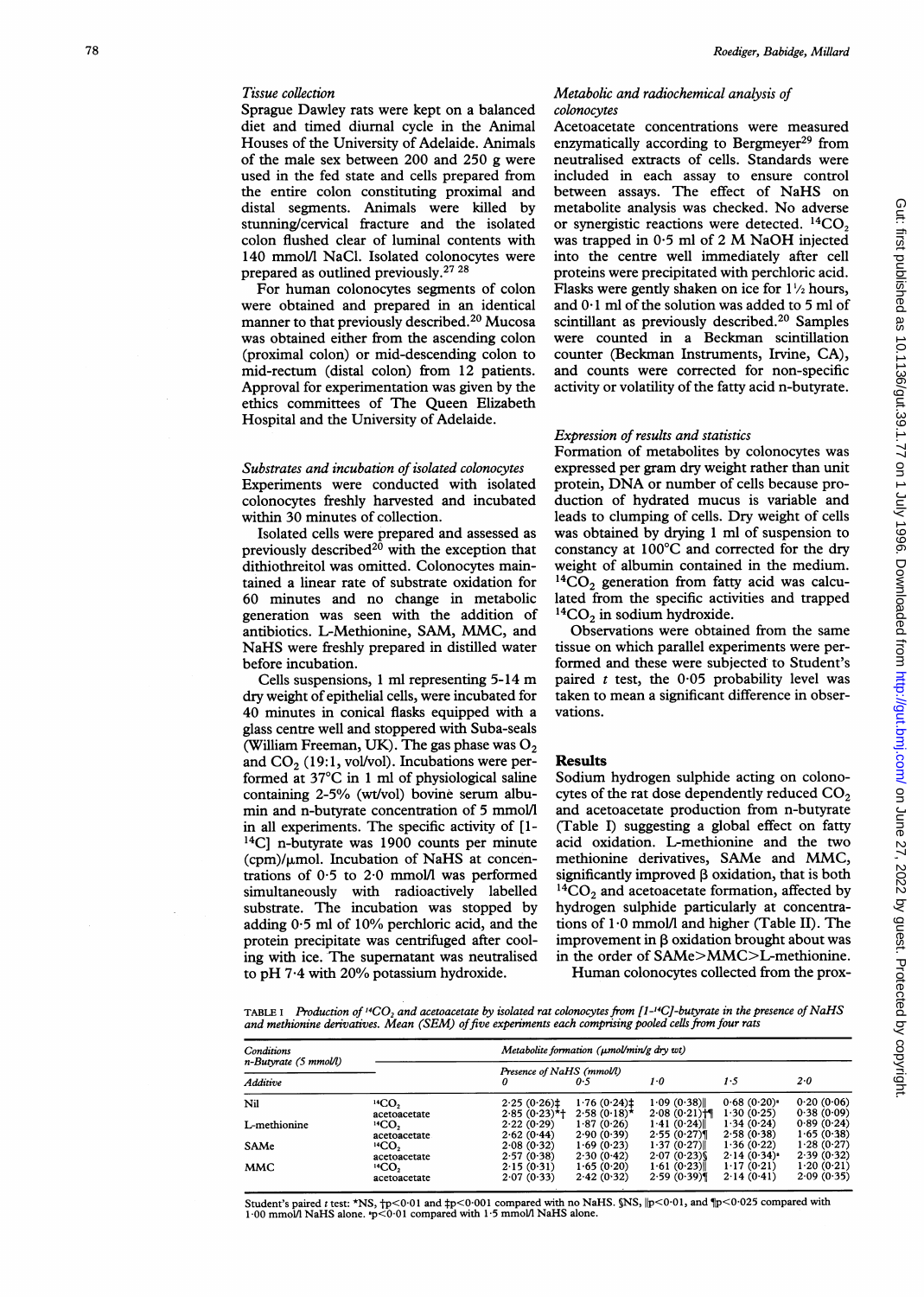TABLE II Production of acetoacetate by isolated human colonocytes of distal colon from [1-<sup>14</sup>C] butyrate in presence of NaHS and methionine derivatives. Mean (SEM) of six specimens

| Conditions                                        | Acetoacetate formation (umol/min/g dry wt)     |                                        |                                                    |  |  |
|---------------------------------------------------|------------------------------------------------|----------------------------------------|----------------------------------------------------|--|--|
| $n$ -Butyrate (5 mmol/l)<br>Additive              | NaHS (mmol/l)                                  | 1.0                                    | $2 - 0$                                            |  |  |
| Nil<br>L-methionine (5 mmol/l)<br>SAMe (5 mmol/l) | $2.37(0.45)$ *<br>2.18(0.35)<br>$1.72(0.32)$ * | 1.89(0.55)<br>2.05(0.32)<br>1.68(0.38) | $0.53(0.1)$ $\uparrow$<br>1.65(0.61)<br>1.61(0.28) |  |  |

Student's paired  $t$  test: \* | NS,  $\frac{1}{2}p < 0.05$ ,  $p < 0.025$  compared with NaHS alone.

imal and distal colon exposed to sodium hydrogen sulphide showed a linear reduction in  $CO<sub>2</sub>$ production from n-butyrate and at all observed<br>concentrations L-methionine significantly L-methionine improved CO, production in colonocytes exposed to SH- (Fig 1). In these experiments comparison between methionine, SAMe, and MMC were not carried out nor was acetoacetate formation evaluated. These findings led to further experiments with human colonocytes with regionality of the colon a main consideration. Colonocytes from the distal colon showed that <sup>2</sup> mmol/l NaHS reduced butyrate derived  $^{14}CO$ , production (mean (SEM)) from  $1.31$  $(0.23)$  to  $0.38$   $(0.18)$   $\mu$ mol/min/g (dry weight), which was increased to  $0.99$  ( $0.2$ ) by 5 mmol/l of SAMe (Fig 2). Acetoacetate production was also improved by SAMe and methionine (Table II). SAMe was significantly better ( $p$ <0.01) than L-methionine in improving  $CO<sub>2</sub>$ production from butyrate by impaired human colonocytes (2.0 mmol/l NaHS).

## Discussion

The relation between the concentration of hydrogen sulphide and suppression of  $CO<sub>2</sub>$ 



Figure 1: The rate of  ${}^{14}CO_2$  production from [1- ${}^{14}Cl$ butyrate from isolated colonocytes of six human colons (three proximal colon, three distal colon) exposed to NaHS (o) or NaHS with L-methionine, 5 mmol/l ( $\Delta$ ) Student's paired t test at 0.5 mmol/l NaHS=p<0.001 and all higher concentrations of NaHS.

production from n-butyrate by colonocytes of humans is now shown to be linear, compared with a more hyperbolic curve observed at the same concentration values of sulphide with cells of the rat.<sup>21 30</sup> This suggests that human colonocytes are less sensitive to the damaging effect of hydrogen sulphide than colonocytes of the rat. The median effective dose (ED) producing 50% reduction of butyrate respiration in human colonocytes was 1.2 mmol/l compared with about 6-0-9.0 mmoll for the rat.<sup>21 30</sup> The ED50 level in humans might be higher in vivo where absorption or inactivation by detoxification might change the toxic effect of sulphides. Despite the oxidative environment of current experiments sulphide was still toxic indicating that oxidases against thiols are not very active in colonocytes of rat and humans. Current observations of acute exposure to sulphide may not reflect reactions that prevail under chronic exposure in vivo where cell responses could be modified by tachyphylaxis or change in enzyme activity of thiol methyltransferases in colonocytes. In the colonic mucosa the free amino acid

level of methionine is low compared with other amino acids<sup>31</sup> nevertheless the colonic mucosa extracts methionine from the circulation,<sup>14 15</sup> at a rate that is increased under conditions of surgical stress, for methionine, alanine, and glutamine but not other amino acids.<sup>32</sup> Very little methionine is normally absorbed from the colonic lumen of the mammalian colon.33 In enterocytes and colonocytes methionine is the precursor for glutathione<sup>34 35</sup> that acts as an antioxidant<sup>36</sup> and also is the precursor of S-adenosylmethionine<sup>26</sup> that acts as an antireductant through its action of methylation<sup>24 25</sup> (Fig 3). The formation of S-adenosylmethionine in colonocytes requires adenosine triphosphate and methionine with appropriate enzymes.37 Methionine that is not converted to SAM in bodily tissues is con-



Figure 2: Production of <sup>14</sup>CO<sub>2</sub> by isolated human<br>colonocytes of distal colon from [1-<sup>14</sup>C]-butyrate in<br>presence of NaHS and methionine derivatives. Mean (SEM) of six cases. Student's paired <sup>t</sup> test: \*p= <0 <sup>01</sup> compared with control; tp=NS compared with no additives at <sup>1</sup> <sup>0</sup> mmol/l NaHS; and at 2-0 mmol/l NaHS  $\sharp p = <\! 0.05$  compared with no additives,  $\oint p = <\! 0.01$ <br>compared with L-methionine, and  $\parallel p = <\! 0.005$  compared with no additives.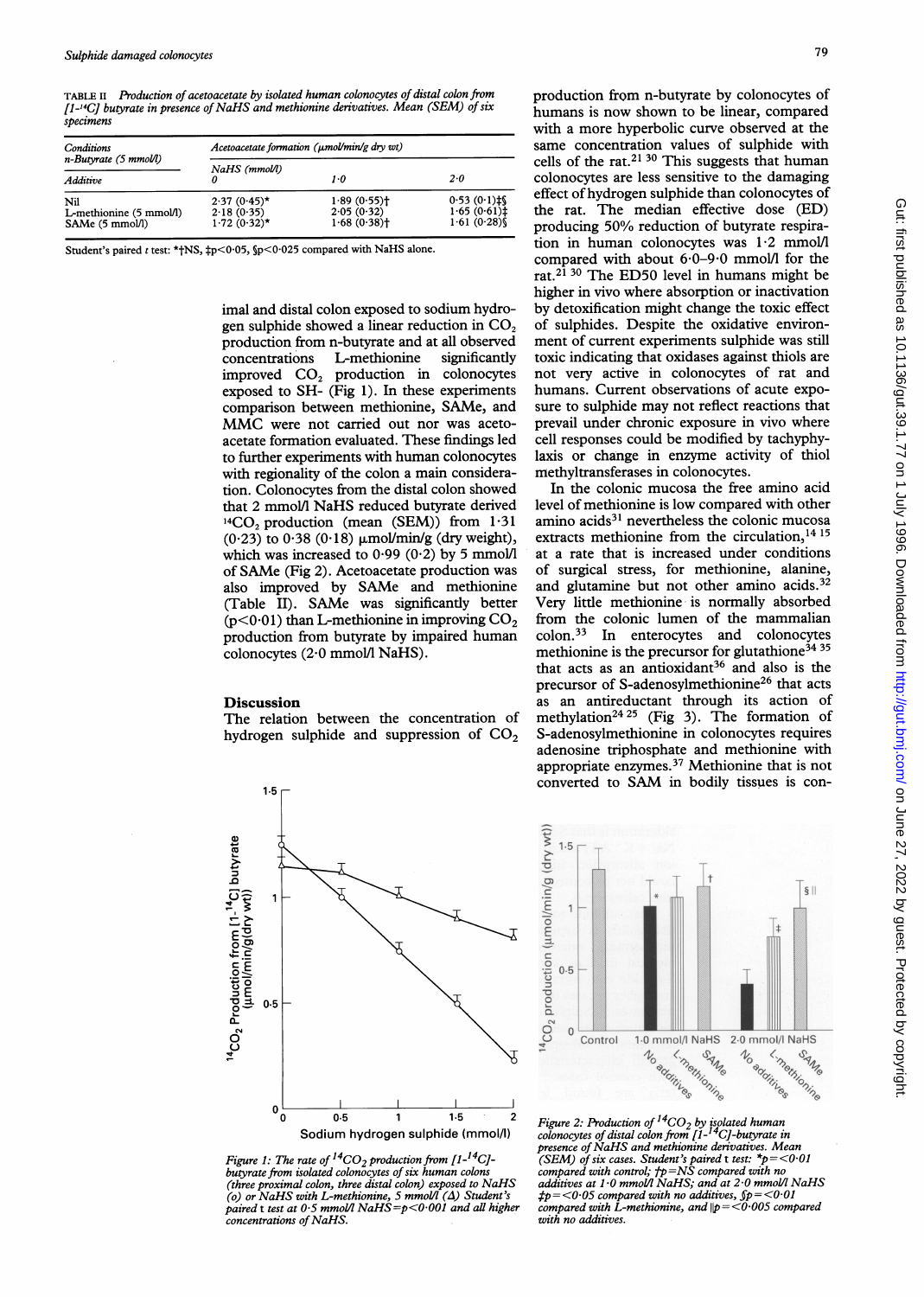

Figure 3: Aspects of L-methionine metabolism related to current studies with colonocytes. Both useful and harmful functions of L-methionine are highlighted as detailed in discussion.

verted to sulphate by hepatocytes $38\,39$  and the sulphate returned to the intestinal lumen by a rapid transport system that extracts sulphate from the circulation.14-16 The sulphate in the intestinal lumen derived from the circulation will be subjected to fermentative action by sulphate reducing bacteria in the colon and increased sulphide production may result (Fig 3).

SAM is the universal methylating agent of sulphur, carbon, and nitrogen groups of various chemical compounds<sup>37</sup> and has been therapeutically used for the treatment of depression,<sup>40</sup> osteoarthritis,<sup>41</sup> and liver diseases.<sup>40</sup> The drug action is postulated to be through methylation processes of cell membranes or replenishment of depleted glutathione stores. $4142$  MMC has been successfully used to treat ulcerative colitis<sup>43</sup> and proposed to counteract the depleted glutathione levels found in the mucosa of ulcerative colitis.44 Based on present observations methylation of toxic sulphides could also account for the utility of this drug in ulcerative colitis. Yet a further consideration is that SAM via methylation changes  $Na^+ + K^+$  ATPase in colonocytes<sup>45</sup> to promote ion absorption suggesting that methylation could act to control entry of anionic sulphide into colonocytes.

That sulphide toxicity might initiate ulcerative colitis is hypothetical yet a number of biochemical, microbiological, and epidemiological findings support such a possibility. Sulphide concentrations in the colonic lumen are higher in cases of ulcerative colitis than control cases.22 Sulphate reducing bacteria from ulcerative colitis cases produce more  $H_2S$  from fermentative substrates and have more robust growth characteristics than those compared with control cases.<sup>23</sup> Sulphate reducing bacteria are found less frequently in rural black population groups where the prevalence of ulcerative colitis is very low compared with the population groups in the United Kingdom<sup>4647</sup> where the prevalence of ulcerative colitis is high. Biochemically sulphides selectively inhibit n-butyrate oxidation<sup>21</sup> the main nutrient of colonocytes and sulphides are more toxic to colonocytes of the distal

 $\text{colon}^{20}$  where colitis is found more frequently. Present results show that sulphide has a graded damaging effect on colonocytes according to concentration of sulphide and that the damaging effect is partially reversible by methionine and SAMe. The most efficacious drug for ulcerative colitis, 5-ASA has now been shown to inhibit sulphide formation by colonic bacteria in humans.<sup>48–50</sup> The precise mode whereby sulphide might act in the pathogenesis of ulcerative colitis remains unknown  $-$  overproduction of sulphide or diminished detoxification each or both require investigation.

In considering either L-methionine or SAM for clinical use in ulcerative colitis, L-methionine would be undesirable for such purposes as adenosine triphosphate levels in colonocytes to generate SAM from methionine (Fig 3) are diminished in acute colitis $51$  and consequently excess L-methionine would be converted to sulphate in the liver.<sup>38</sup> Re-entry of such sulphate into the intestinal tract<sup>16</sup> would increase sulphide formation in the colon. The functions of methionine with regard to colonocytes seems delicately poised between a useful and a potentially harmful role (Fig 3). The application of SAMe as <sup>a</sup> therapeutic agent is warranted in view of the current finding of protection against sulphide toxicity. The place of sulphide in the pathogenesis of ulcerative colitis requires further detailed investigation both at a cellular-biochemical and clinicaltherapeutic level.

This study was supported by a grant from the National Health and Medical Research Council of Australia to WEWR and WB. The authors thank Mrs S Ireland and Ms L Martin for their skilful help in computer processing.

- 1 Atlas RM, Bartha R. The sulfur cycle. In: Microbial ecology:<br>fundamentals and applications. 2nd ed. Menlo Park, CA:<br>Benjamin Cummins Publishing, 1987: 342-58.
- 2 Fuchs G, Ecker A, Strauss G. Bioenergetics and autotrophic carbon metabolism of chemolithotrophic archaebacteria.
- Biochem Soc Symp 1992; 58: 23–9.<br>3 Whanger PD, Matrone G. Effects of sulfur deficiency on metabolism in sheep. In: Muth DH, ed. *Symposium:*<br>*Sulfur in nutrition*. Westport, CT: AVI Publishing, 1970: 153-64.
- 4 Goodrich RD, Garrett JE. Sulfur in livestock nutrition. In:
- Tabatabai MA, ed. Sulfur in agriculture. Madison, WI:<br>American Society of Agronomy, 1986: 617–33.<br>5 Hegarty RS, Nola JV, Leng RA. Sulphur availability and the<br>microbial fermentation in the fauna-free rumen. Arch
- 
- Anim Nutr 1991; 41: 725–36.<br>
6 Widdel F. Microbiology and ecology of sulfate-and sulfur-<br>
reducing bacteria. In: Zehnder AJB, ed. *Biology of anaerobic*<br>
microorganisms. New York: J Wiley, 1988: 469–585.<br>
7 Gibson GR, Cumm involved in inter species hydrogen transfer. New York: Plenum Press, 1990: 191-202.
- 8 Gibson GR, MacFarlane GT, Cummings JH. Sulphate reducing bacteria and hydrogen metabolism in the human
- large intestine. Gut 1993; 34: 437-9. <sup>9</sup> Strocchi A, Ellis GJ, Furne JK, Levitt MD. Study of constancy of hydrogen-consuming flora of human colon. *Dig* Dis Sci 1994; 39: 494–7.
- 10 Gibson GR, Cummings JF, MacFarlane GT. Competition for hydrogen between sulphate reducing bacteria and<br>methanogenic bacteria from the human large intestine.<br>J Appl Bacteriol 1988; 65: 241–7.
- 11 Pochart P, Dore J, Lemann F, Goderel I, Rambaud J-C.<br>Interrelations between populations of methanogenic<br>archaea and sulfate-reducing bacteria in the human colon.<br>FEMS Microbiol Lett 1992; 98: 225-8.<br>12 Strocchi A, Furne
- 
- compete sulphate reducing bacteria for  $H_2$  in the human<br>colon. *Gut* 1994: 35: 1098-101.<br>Therin T, Neale G, Gibson GR, Christl SU, Cummings JH.<br>Metabolism of dietary sulphate: absorption and excretion<br>in humans. *Gut* 1
- pattern of sulfur-labeled methionine in the protein and the<br>free amino acid fraction of tissues after intravenous<br>administration. J Biol Chem 1948; 173: 355–61.